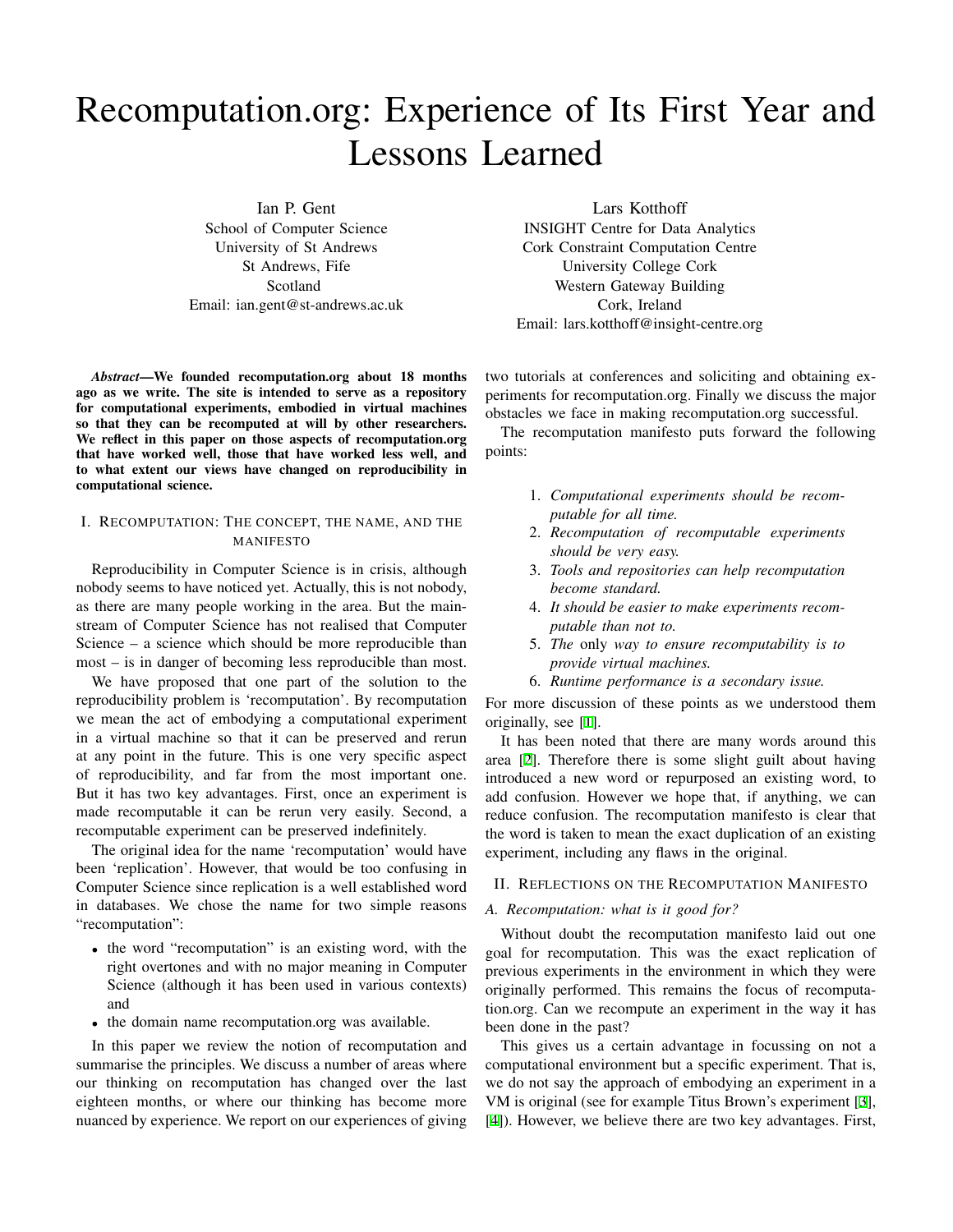computational experiments are the key drivers of empirical computational science. A paper making an advance will report on a specific experiment. This may be intended as an exemplar of others, but reviewers and readers will only have the specific experiment as evidence. This is the experiment that needs to be recomputed. Second, by wishing only to make specific experiments recomputable, we have greatly simplified the problems faced in providing a computational environment. It is not critical to have an extensive testing suite, because it is not necessary for anything not required for the experiment to work.

Those are the advantages of our focus on individual experiments. However, there is a potential downside. Our focus on individual experiments can seem a little sterile. We have an experiment, and then we keep it. It allows scientists to go back in time, but very often they do not want to.

We believe strongly that recomputation has major advantages beyond simply going back in time. We draw an analogy with source code control. In explaining the idea to a newcomer, one might explain that the key point is that one can go back in time. But there is so much more to it than that. Experienced users wonder how they ever lived without it. There are so many working styles it enables that are more productive than without it. These are the key advantages of source code control. In a similar way we see many advantages of recomputation.

Perhaps the most important advantage is that VMs can serve as either black boxes or as clear boxes. As black boxes, they serve to make experiments very easy to recompute. But for those wishing to delve deeper, they can be examined internally by logging in and looking around. Scientists can explore the machine, both statically (looking at files) and dynamically (trying variants of experiments). Ideally, an experiment would contain all relevant source code, but even if closed source, future researchers can see the exact environment a binary was run in.

The second – and very tightly linked – advantage is that a VM can be adapted for other purposes. Because it is a clear box, new scientists can see the great experiments of past scientists, or (if they are not great experiments) correct their mistakes. In either case, new experiments should be easier to construct and better than if each scientist had to build their own experiments. Computer scientists will have the incredible luxury of being able to work in each other's labs at a moment's notice and without invitation.

Third, there is a particular advantage of VMs for scientists who wish to make their codebases available. Having a VM in which an experiment is known to work might save great amounts of time for individual scientists or small research groups wishing to make their code available but without the resources to spend large amounts of time on flexible build systems and extensive documentation.

## *B. It was twenty years ago today*

If you go to recomputation.org, the tagline you see is: "If we can compute your experiment now, anyone can recompute it 20 years from now." This is a key commitment, because there seems no limit to how long an experiment should be kept. Indeed, Computer Science is no longer a young science and 20 years is not such a long time in its history. We also have the advantage that in general terms, as time goes by old experiments get cheaper to keep and rerun because of Moore's law. However, two problems raise themselves if we are to keep experiments for twenty years.

The first is that it is vital not to lose data! A project founded on a twenty year promise would die immediately (or at best become a well-deserved laughing stock) if it lost old experiments. In this first period we have not focussed on this enough. We have kept our VMs on single machines or backed up to another machine in the same physical rack, meaning potential disaster in the case of a single fire. We have recently improved this so that now we are immune to a single fire, but have yet to develop serious long term preservation plans. To do that we are looking at services such as Amazon Glacier, and Arkivum, the latter especially being heavily focussed on guaranteeing long term preservation of data. Data preservation thus becomes a financial instead of a technical problem. To indicate finances, Arkivum's prices start at *£*1 per GB per year, but academic discounts are available as are discounts for volume in both amount of data and period of storage. Many machines we store are less than 1GB, so indeed 20 year storage for such a machine can be guaranteed (to within reasonable human limitations) for less than the cost of a single meal at the conference the experiment was described at.

The second issue is more problematic. This is to ensure that we can still recompute experiments in 20 years that are deposited now. There are many issue around this. First, a new version of virtual machine software could mean an experiment stops working. We can keep old versions of virtualisation software around, but as time passes that software itself may stop running on then-generation hardware. At this point the issue becomes problematic. Two main options seem available. First is to keep old hardware which can run the old virtualisation software to run the even older experiment. The second is to emulate an older machine on a newer machine: this could be either the machine the original experiment was run on, or the machine that the virtualisation software was run on. Our suspicion is that we may need both approaches. Emulation imposes heavy overheads, but is effective [\[5](#page-5-4)]. Very many, perhaps most, old machines can be emulated. This is particularly clear in the case of games, where almost all old games consoles are now emulated to an incredible degree of fidelity. Many games depend on undocumented features of the architecture discovered by games designers, yet they can be run in emulators. For example the Olive Executable Archive not only does this for games and other software, but allows streaming over the internet [[6\]](#page-5-5). This can be hoped for in future for current machines. Indeed, if there were a major architectural change, it is likely that major effort would be made by third parties to provide emulators, because of the huge investment in legacy software: this happened for example when Apple changed Macs from PowerPC to Intel chips.

In summary, is reasonable to think that we can run 20 year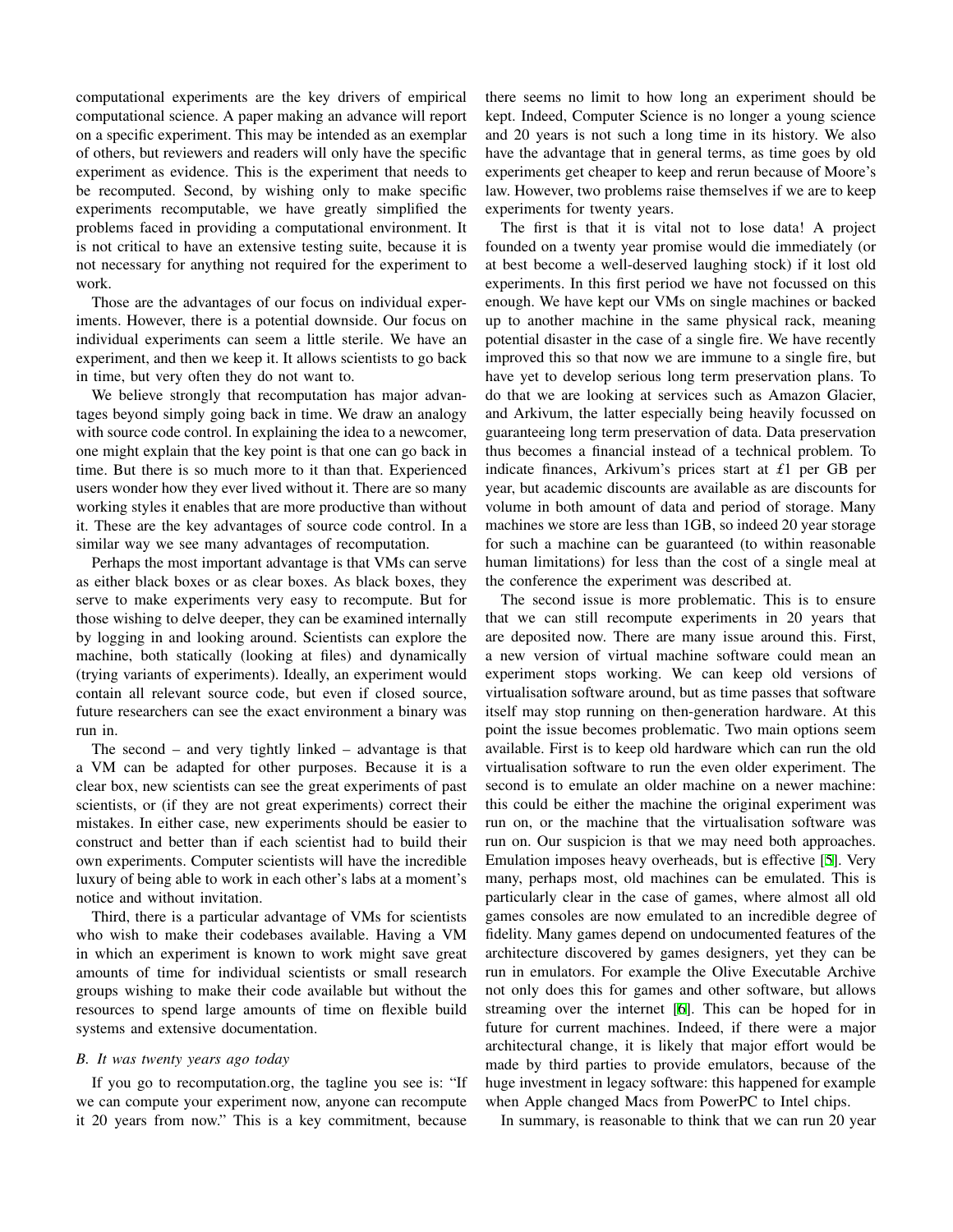old experiments but this will need ongoing and significant care and attention, and this is something that we have not yet given to this issue.

# *C. Recomputation*  $\neq$  *Exact Reproduction of Results*

Possibly the most controversial point in the recomputation manifesto is that runtime results are secondary. The reason this is controversial is that often, from the point of view of the scientist, almost the only point of an experiment is runtime, to see for example if a new method is faster (that is, assuming that correctness is already known.) Yet, in a VM, one might get very different results – even opposite – from an original set of experiments on bare silicon ran on a different architecture to the machine doing the emulation.

We have discussed this at length with many people. We wish to lobby against one – typically unstated – assumption underlying this debate. This is that there is such a thing as the true result, e.g. runtime speedup, that can be captured in some way. Instead, we argue that in reality we must expect to get different results every time we run an experiment, even when we recompute using the identical machine each time. We do not see recomputation as the same thing as exact reproduction of results. Indeed, this goes beyond varying measures such as runtime, and can affect results obtained such as the predicted weather in one day's time.

There is an analogy with the famous movie *Groundhog Day*. In this movie the character experiences the same day, February 2, over and over again. Everything is the same except the character's response to the situation. Indeed the phrase "Groundhog Day" has become synonymous with events repeating as well as its original meaning of a certain day of the year. The analogy is clear. The same day is experienced over and over again, in the same environment. But we get subtly different results each time. This is akin to a recomputation: the same calculation performed in the same environment over and over again, but with different results. In recomputation, this could be because of many factors. Naturally it could be due to different CPU speeds or random number generators, but it could be due to almost arbitrarily minor points. For example, floating point addition is not associative, so if we were simulating more than one core, the result of major computations can be sensitive to, for example, the temperature outside a data center. A slight increase in temperature outside might increase the air conditioning, cooling down one core slightly, leading partials to arrive in a different order, and a different final sum to arise in an unstable system.<sup>[1](#page-2-0)</sup>

When we run experiments repeatedly, we can expect to see some aspects remain the same, and others to vary. Often the main result will be the same but runtimes vary. But this is to be accepted – even celebrated – and absorbed into our culture. There is a huge difference between saying 'Algorithm A ran 1.2 times faster than Algorithm B on one machine once', and saying 'Algorithm A ran a median of 1.2 times faster but varied from 1.05 to 1.40 times faster over 47 runs in different environments'. The latter is far more informative. And recomputation provides researchers the tools to collect more data, so need not be a sterile act. Rerunning experiments may well be adding to the store of human knowledge, not just checking that our existing knowledge is correct.

At the end of *Groundhog Day*, after millions of repetitions (one estimate is that the main character experiences 10,000 years' worth of days), the character has learnt something incredibly powerful about himself. Perhaps there will be experiments which – after having been recomputed millions of times – lead to powerful results that could not have been found from a small number of runs.

### *D. Comparison With Other Approaches*

The use of virtual machines for archiving computational experiments is neither original with us, nor the only possible approach. There are numerous other approaches which have been or can be used to package up experiments. These fall into three categories. First, there are packaging systems which have been developed not as tools for experiments, but as tools to package software for distribution. Examples would be Docker [[7\]](#page-5-6), Nix [[8\]](#page-5-7), and CDE [[9\]](#page-5-8). These are all attractive because they allow software to be distributed in ways which allow execution without having the exact same environment as the original machine. A second set of tools are those developed with a particular programming language or environment in mind. Particularly good examples would be iPython notebooks [[10\]](#page-5-9) and Active Papers [[11\]](#page-5-10). The uniformity of language means that portability is wide, but does limit generality to experiments using these languages. There is also a problem with versions of languages changing between the original and the reproducing environment. A final type of tool is one which is not limited to certain languages but is explicitly designed to host experiments. The prime example is reprozip [\[12](#page-5-11)], which is explicitly a tool for packaging experiments.

There are significant attractions of these methods. One advantage these approaches tend to have over recomputation is that the object to be distributed is usually much smaller than a whole VM. They also have a general but often minor disadvantages. This is that, to a greater or lesser extent, there is still a dependency on the original software base. Sometimes this is very broad, e.g. CDE only requires the same major kernel version (e.g. 2.4) of Linux, making it a fairly minor point.

We see recomputation as working very well with these methods. The very fact that these methods can be used to make experiments replicable relatively easily means that we can embody the method in a VM and then use it to create a VM containing the experiment. This serves both to allow use to combine other techniques with recomputation, but also to underwrite the other techniques. That is, if say a reprozip experiment is recomputable now, it does not matter if some later change to Linux invalidates the reprozip experiment, as it can still be run in our VM.

There does remain a significant drawback of these methods. This is that the experimenter has to use them. This sounds a

<span id="page-2-0"></span><sup>&</sup>lt;sup>1</sup>We are grateful to Steve Linton for suggesting the data center example.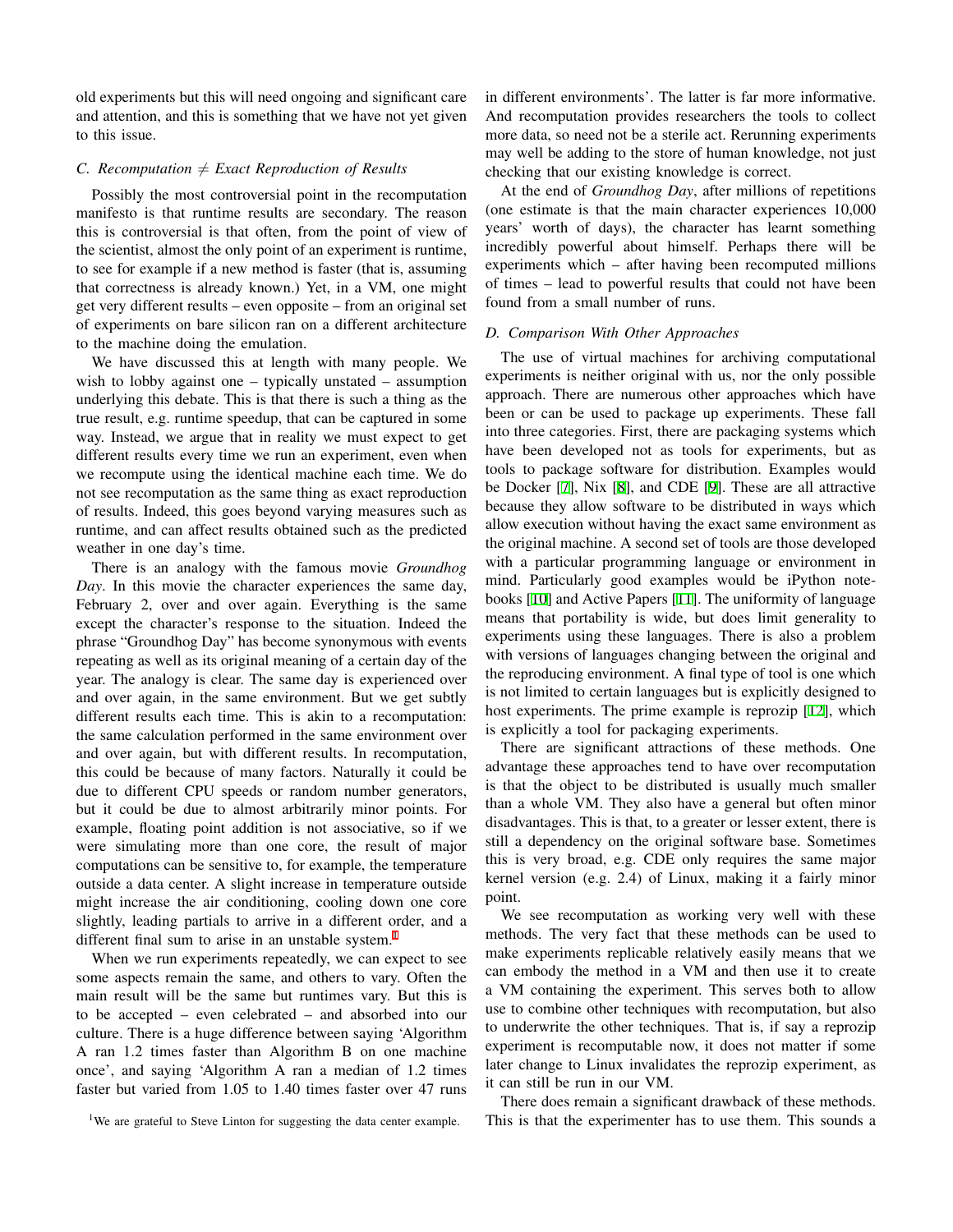triviality, but we wish to minimise the demands we make on experimenters, to maximise the chance that they will be able to work with us. For example, an experimenter using reprozip has to use reprozip for all parts of the experiment, and not forget to use it for one part. In contrast, if an experimenter can give us a virtual machine in which a kludgy set of experiments is held together with string with no principled methodology, if we can recompute it now we can recompute it in 20 years.

## III. RECOMPUTATION.ORG

As we mentioned, the name recomputation arose because the domain name was available. So we bought it, and since then it has pointed at machines in the University of St Andrews. We always expected to use Virtualisation tools such as VirtualBox: a particular advantage of this tool is being free and mainly open source. We were, however, delighted to discover the existence of Vagrant, an additional tool which also makes it particularly easy to use VirtualBox, as well as working with other virtualisation environments such as VMWare. Vagrant provides 'boxes', which are single files containing virtualised machines plus metadata. With these two tools in place we were able to move ahead with recomputation.org.

The two key principles of recomputation.org have been

- *•* to deal in individual scientific experiments, or a number of experiments combined in a single VM, and that
- *•* it should be very easy indeed to recompute one of our experiments.

From these two principles, plus the use of Vagrant, we established the desideratum that when a user fires up one of VMs, the experiment in that machine should run automatically. This is easily achieved in vagrant through the use of 'provisioning scripts'. As an example, we provided an experiment for a simple puzzle involving placing queens on the board [\[13](#page-5-12)]. We have created a video which shows the experiment being rerun at [[14\]](#page-5-13). The point of this is that a user who has VirtualBox and Vagrant can rerun this experiment with no knowledge of the technology underlying it, or any additional installation of software or tools. The experiment runs automatically and deposits the results in the user's space on the host machine, so there is no need even to log in to the guest machine. When the experiment finishes the user can look at the results and, if they wish, log in to the guest machine to investigate the setup in greater detail.

After eighteen months, we have about twenty experiments stored at recomputation.org. Most of these have come from two conferences where we worked with the programme chairs, inviting authors to make their experiments recomputable. We discuss these two conferences in detail below.

#### *A. Tutorials*

We ran two tutorials at international AI conferences to get people interested in recomputation. In both cases, we did not just present our ideas on recomputation, but also invited the authors of accepted papers at the respective conference to make their experiments recomputable. The benefits of this approach are twofold. On one hand, authors got hands-on

experience with making experiments recomputable, and on the other hand we became aware of issues with recomputability in practice.

The approach we took to making experiments recomputable was to create virtual machines (VMs) with Virtualbox<sup>[2](#page-3-0)</sup> and Vagrant<sup>[3](#page-3-1)</sup>. The VMs contain everything required to run (and in some cases, analyse) the experiments done in the corresponding paper published at the conference.

The first conference we considered was the 19th International Conference on Principles and Practice of Constraint Programming in Uppsala, Sweden, in September 2013 (CP 2013). This is the main conference for the constraint programming community and had about 150 participants. The second conference was the 21st European Conference on Artificial Intelligence in Prague, Czech Republic, in August 2014 (ECAI 2014). ECAI is one of the three big AI conferences and had about 400 participants.

The main differences between those two conferences for us were their sizes and scope. Both authors of this paper are very familiar with constraint programming. The advantage for CP 2013 was that the contents of the papers and experiments was understandable for us. This was not the case for all experiments we made recomputable for ECAI 2014, as many more areas of AI, in which we have no background, were within the scope.

This, together with the larger scale of ECAI, necessitated a different approach to making experiments recomputable. While for CP, we asked the authors of accepted papers to package their experiments in a way that they thought they could be reproduced and send them to us. We then created the virtual machines to encapsulate the experiment, transferred the files the authors sent to us, and installed all the necessary software. This was a labour-intensive manual process that only worked because the number of experiments was relatively low and we were familiar with many of the software tools used in the experiments.

For ECAI, we took an entirely different approach. We provided the authors with access to a web interface that allowed them to create, control, and package virtual machines themselves. Instead of requiring busy academics to install virtual machine software on their own machines, everything was handled in the browser. We assumed basic familiarity with Linux and provided basic instructions on how to use the interface.

For CP 2013, we had 11 expressions of interest from authors, which resulted in 6 recomputable experiments by the time of the tutorial. For ECAI 2014, we received 14 expressions of interest and had 6 recomputable experiments when we gave the tutorial. In both cases, the tutorials themselves were well-attended and received, in particular at ECAI where we presented to a packed room with only standing room left.

<span id="page-3-0"></span><sup>2</sup><https://www.virtualbox.org/>

<span id="page-3-1"></span><sup>3</sup><https://www.vagrantup.com/>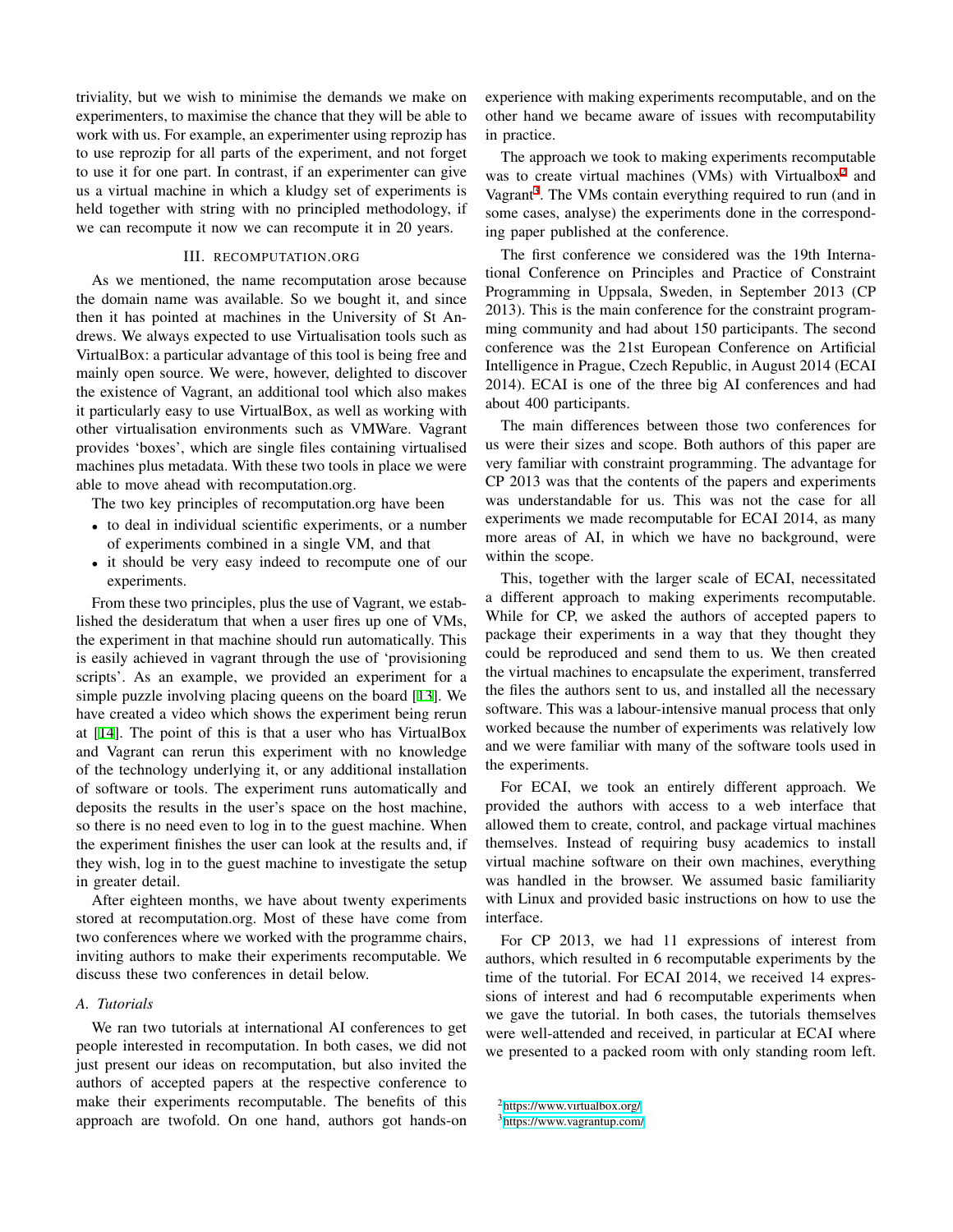#### *B. Lessons learned*

We became aware of many issues while working with paper authors in the run-up to the tutorials. Many of these raised limits of recomputability. Examples of these include experiments that involve entities that are inherently not recomputable, such as human subjects. This is an issue in human-computer interaction research, where humans evaluate for example user interfaces. While the evaluation itself cannot be made recomputable with virtual machines, we can at least make the analysis of the results recomputable.

Another limitation is posed by the resources some experiments require. In one case, an author told us that running the experiments he had done for the paper required about 1.5 years of CPU time. In another case, the experiments relied on a graphics card with a GPU from a specific vendor. While such experiments can still be packaged in a virtual machine in a way that they are recomputable, there is no guarantee that each individual is necessarily able to recompute them due to a lack of resources.

We also encountered legal issues when making some of the experiments recomputable. In one case, the authors compared their approach to a proprietary commercial tool. While the company provides free licences to academics, we were obviously not allowed to distribute this tool in a virtual machine. We opted for a pragmatic solution of this issue and gave the user the option of providing the tool themselves in a directory that would be cross-mounted in the virtual machine such that the experimental setup would pick it up and use if present, else ignore the part of the experiments that required it.

Finally, there were a number of issues that provide excellent motivation for our approach of using virtual machines. One set of experiments required the installation of a theoremproving infrastructure that is difficult to install. Indeed, it does not compile out of the box on a standard Linux installation. This is obviously a major obstacle for potential users of the software, especially when trying to recompute the experiments of other researchers. Providing a VM with everything preinstalled makes this much easier, and indeed the authors of this particular experiment expressed their interest in having a VM available not only for recomputation, but also as a basis for future experiments.

In general, a major obstacle for recomputation in our experience is the effort involved in making experiments recomputable and convincing researchers to invest this effort. The numbers for the tutorials show that although there was quite a lot of initial interest in our initiative, this translated to actual recomputable experiments only in a fraction of the cases. For CP 2013, where we put in most of the work ourselves, the "conversion ratio" was higher than for ECAI 2014, where we asked the authors to do most of the work.

In order for recomputation to become more widespread, we need to continue working on making it as easy as possible for experimenters to make everything they are doing recomputable. In addition, we need to work on making recomputability a standard practice in the Computer Science community.

### IV. KEY OBSTACLES TO RECOMPUTATION

There are many issues which could face recomputation.org, and our campaign for recomputation in general. However, we single one out in particular. This is the ease of making experiments recomputable. To us, this is critical. We have made it easy to recompute an experiment (courtesy of Vagrant and VirtualBox), but it is not (yet) easy to take an experiment you have just finished and make it recomputable.

We have taken two approaches, as outlined above. The first, from CP 2013, was to get experimenters to send us raw files and for us to convert them manually. However this approach is highly non-scalable. The other approach, from ECAI 2014, was to give researchers access to VMs in which they could install required software and build their experiments. This is more scalable (though still heavy in computational resources at our end) since it uses much less of our time. However, it imposes significant learning curves on experimenters. We try to make these bearable with documentation and providing one-to-one help, but this is still a significant problem.

We feel that this is the key obstacle to recomputation at the minute because it is also a point in the manifesto: It should be easier to make experiments recomputable than not. At the moment, we do not know how to achieve this. There are excellent approaches such as reprozip [[12\]](#page-5-11) which move towards this, but they have a fundamental disadvantage: one has to use the tool throughout building the experiment. We want to reach people who have just finished an experiment and only now want to make it recomputable: rerunning the experiment in reprozip can be approximately the same level of work to them as building the VM.

Just now we do not know how to achieve this goal. The best we can offer is to chip away at it. This means incrementally making it easier to contribute experiments. Also it means that we should provide people as many routes to giving us experiments as possible. For example, if people are comfortable with Docker, we should be able to take an experiment packaged as a Docker application and run an experiment in a VM prepared to accept it. If that works we have now got the experiment in a VM, without the user having to move outside their comfort zone. The same would go for reprozip, ipython notebooks, and any other tool that people might use to build and run their experiments.

We believe firmly that there is not a "one true way" to build and run experiments so we have to be flexible. But we hope, either individually or in partnership with tools like reprozip and Docker, to make it easy to build and run experiments and make them recomputable. As we do this, we believe that people will see the benefits of running experiments in a recomputable way, just as they now seize the benefits of source code control and insist that their collaborators use them too.

#### V. CONCLUSIONS

As well as ease of use, there are other important directions we wish to progress in. For example, we feel that it would be productive to work with conferences and journals at the